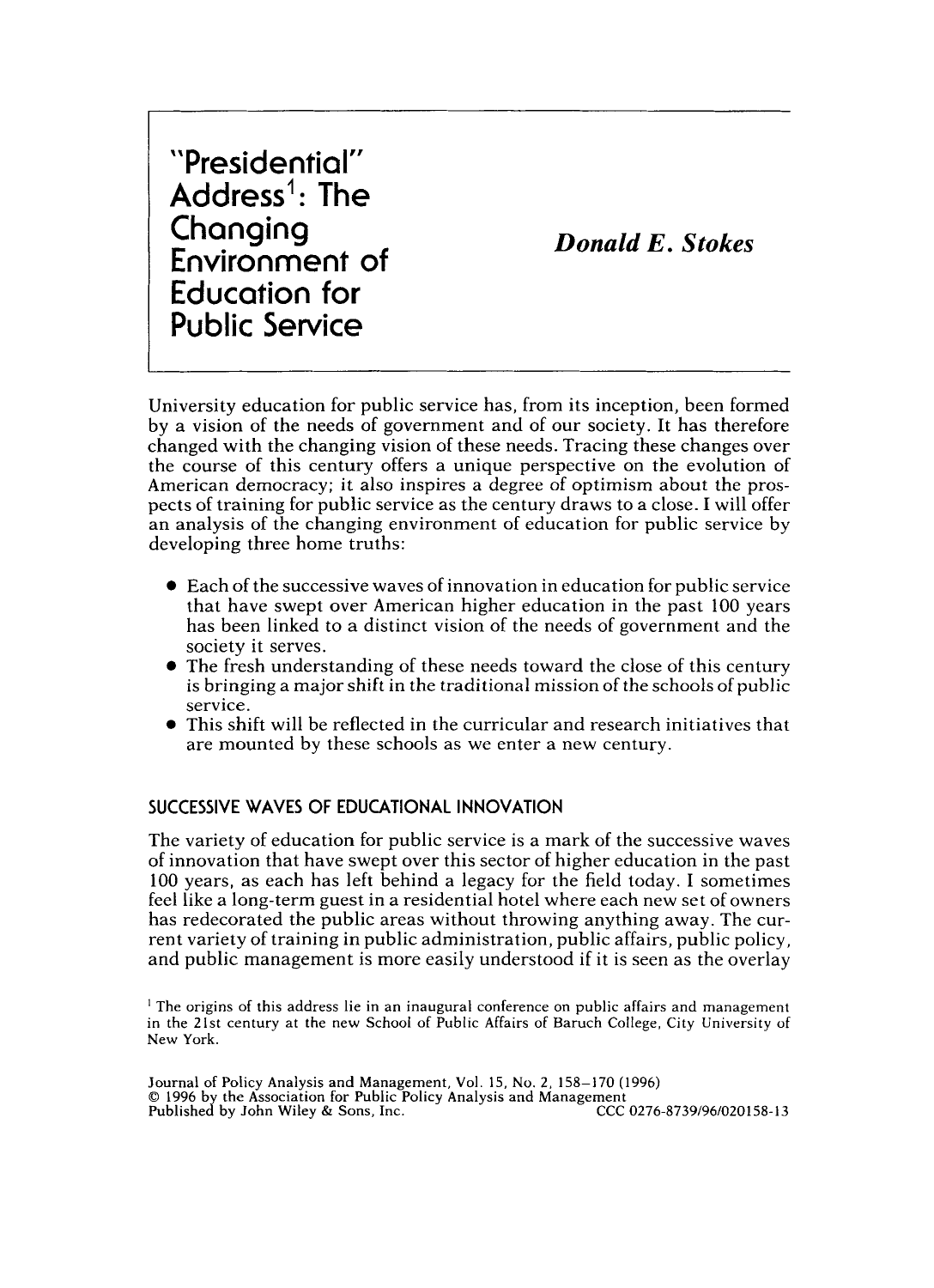of four successive waves, each of which was set in motion by a distinctive vision of the needs of government or American society.

The first of these was the *public administration* movement that grew out of the Progressive Era's intense desire to sever administration from a corrupt politics and make it a field of specialized professional competence. This desire was most clearly institutionalized in the council-manager plan that spread across America's small and midsize cities in the early decades of this century, although it was reflected in the civil service reforms at the state and national levels as well. Under the council-manager plan, policy was to be the province of an elective council; administration was to be the province of a professionally trained city manager and staff. This separation of policy from administration was to preserve accountability while breaking the corrupt grip of the party machines on city administrations. In his seminal paper, "The Study of Administration," Woodrow Wilson used the vivid metaphor that "if I see a murderous fellow sharpening a knife cleverly, **I** can borrow his way of sharpening the knife without borrowing his probable intention to commit murder" to argue that we could learn from the professionalized civil services of Europe without absorbing the antidemocratic ethos of the German Empire and other continental regimes [Wilson, 1887].

This movement to separate administration from politics spawned the first training school in public administration, mounted by the New York Bureau of Municipal Research, and at a later time the Maxwell School at Syracuse University, the School of Public Administration at the University of Southern California, and programs in public administration at the University of Michigan, the University of Minnesota, and many others. The intellectual foundations of the public administration movement seemed secure by the 1930s, when the Brownlow Committee built this professional competence into the newly designed Executive Office of the President, at the very apex of American government, and Luther Gulick, a member of the Brownlow Committee, proposed POSDCORB (an acronym before we knew what acronyms were called) to summarize the specialized skills of Planning, Organizing, Staffing, Directing, Coordinating, Reporting and Budgeting that constituted the field of professional administration.

The irony of these capstone events is that this was exactly the period in which the foundations of the public administration movement were being undermined by the governmental experience of those who later influenced the further development of training for the public service. A number of gifted people who went into administrative positions in the government during the rapid buildup of its responsibilities in the Roosevelt New Deal and Second World War realized that it was impossible to make headway on the country's problems without becoming involved in the content of policy as well as in its administrative implementation.

This realization set in motion the second wave of innovation in training for public service, the *public affairs* movement that spread across a number of our campuses after the war. A generation of economists and public administration specialists, many of whom had seen wartime service, joined hands to create the graduate public affairs programs at Princeton University, the University of Pittsburgh, and elsewhere. Paul Appleby, a leading apostle of the new creed, left the Department **of** Agriculture to become the Maxwell School's dean and to give its public service training the new public affairs cast.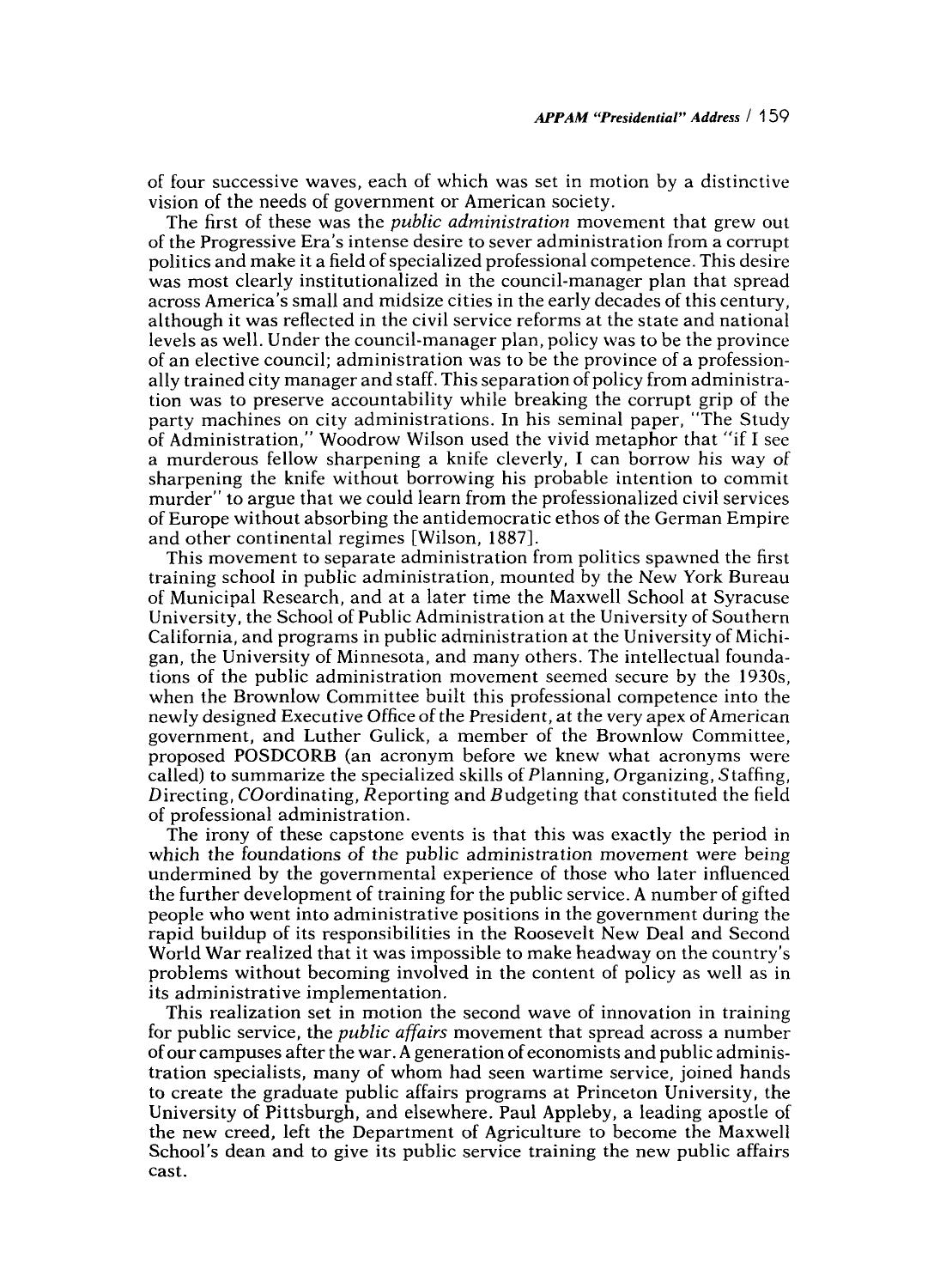The doctrine of the separation of policy from administration was also called into question by the experience of those who operated the public administration movement's hallmark institution, the council-manager plan. Even before the Second World War, the study of council-manager cities, undertaken for the Social Science Research Council by Harold and Kathryn Stone and Don Price, showed how often this doctrine was ignored by many of the most effective city managers. Although some of the managers they studied were faithfully adhering to the classical separation, a number believed that good government required the manager to be policy leader as well as professional administrator-spotting crucial problems, defining policy options, and helping to build coalitions for needed actions. These findings also helped to set the stage for the reunion of policy and administration in the new public affairs programs.

During the 1950s and 1960s, the economists and the others who had turned their attention to the content of policy refined various techniques for optimizing the choices facing government. Some of these techniques were given a trial run in Robert McNamara's Department of Defense (DOD), as Charles Hitch and his colleagues from the Rand Corporation installed the DOD's Policy Planning Budgeting System (PPBS). President Lyndon Johnson declared PPBS to be such a success that he mandated its spread to the domestic side of the government, just as his administration was readying the social policy initiatives of the Great Society.

In the light of these developments, it was thought that government had an urgent need for policy analysts rigorously trained in the new optimizing techniques; this vision set in motion the third wave of innovation that swept across this higher education sector, the *public policy* movement of the late 1960s and early 1970s. Harvard University transformed the public administration program of the Littauer School of Public Administration into the public policy program of the Kennedy School of Government. The University of California at Berkeley scrapped its plans for a graduate school of public affairs and started instead its Graduate School of Public Policy. The University of Michigan remade its Institute of Public Administration into the Institute of Public Policy Studies. Duke University launched its Institute of Policy Sciences. The Ford Foundation helped the revolution along by showering resources on a group of eight public policy programs, including a doctoral program at the Rand Corporation. The ideas of the public policy movement were also congenial to a number of the earlier public affairs programs and turned up in various older public administration programs as well.

It was not long, however, before the country came to a very mixed view of what had been achieved by the Great Society. The disappointment with the results of many of the policy initiatives of the Johnson years gave rise to the view that the government might not need a set of classy policy analysts as much as it needed a set of managers who could build and administer programs and get things done-people who could ensure that what was decided in Washington, DC, bore some relation to what actually happened in Oakland, California. This view set in motion the fourth of the waves of innovation that passed over our campuses, the *public management* movement.

This wave was reflected in three kinds of developments. The first was the emergence of public management programs in the business schools. Arjay Miller arrived at Stanford University as the new dean of its business school (fresh from his efforts, as president of the Ford Motor Company, to renew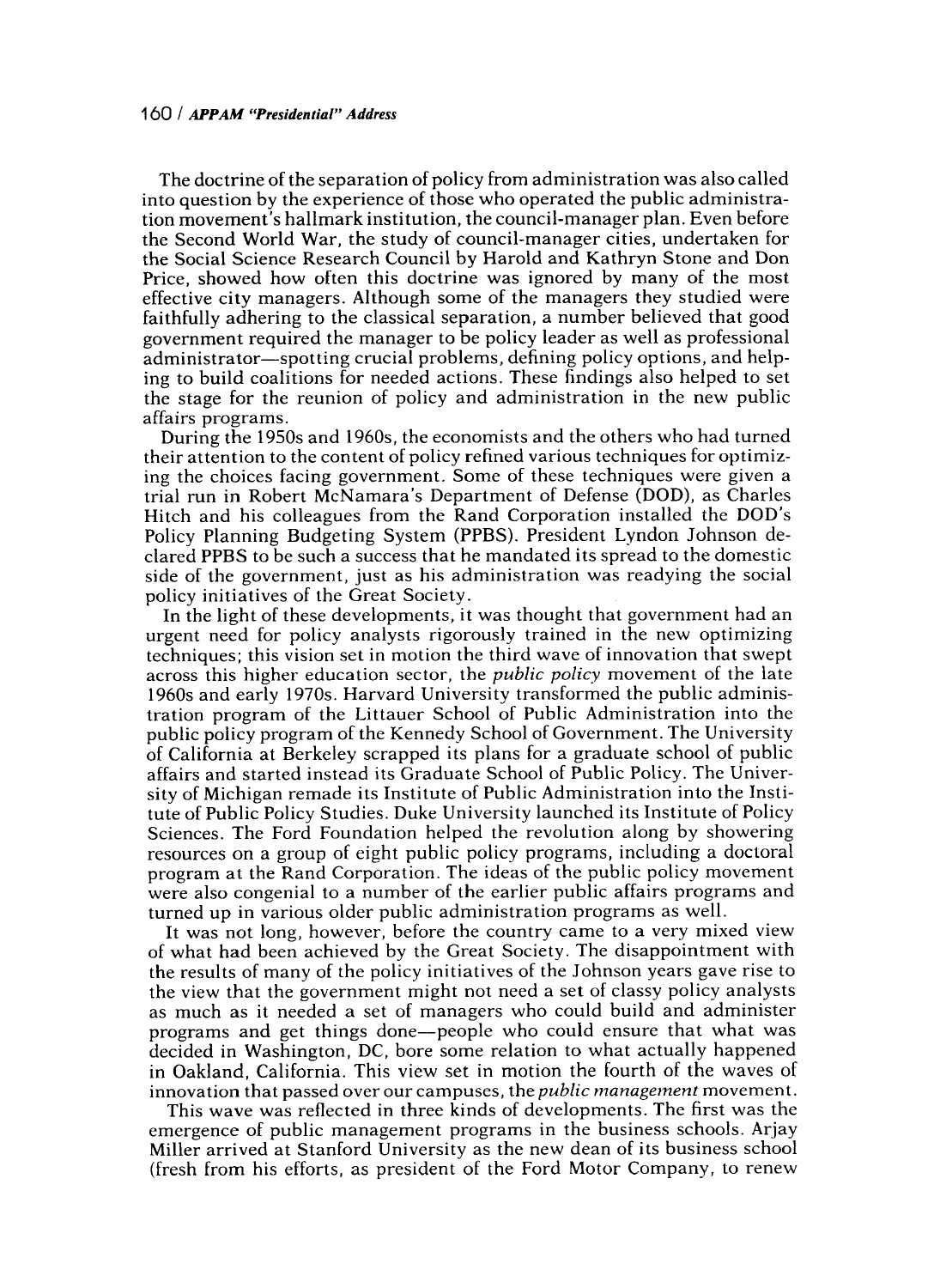the life of Detroit), and declared that the time had come to get some line managers in government who knew something about *management.* Whatever Stanford's public management program has accomplished, it is not mainly this. On the contrary, it has often taken gifted people out of the public sector and sent them into the private consulting firms. But Stanford's initiative was emulated by a number of other business schools that started public management programs during this period.

A second development of the public management movement was the appearance of generic schools of management. Yale University launched its School of Organization and Management, offering a Master in Public and Private Management. The University of California at Irvine created a generic school of management. The Sloan School of Management at Massachusetts Institute of Technology and the J. L. Kellogg School of Management at Northwestern University remade their programs in a more generic mode. Despite the best of intentions, it has been difficult for any of these schools to maintain a balance between public and private, so strong are the forces that draw them toward the private side. In practice, it is considerably easier for a "public" school to keep open a window to the private sector than it is for a business school to maintain a strong link to the public sector. A small exception that may prove the rule is the Atkinson School of Management at Willamette University which has been helped by its location across the street from the Oregon State Capitol.

The third development of the public management movement was the new interest in management within the public policy schools themselves. Sharing the dismay over the difficulties of implementing the Great Society initiatives (the "implementation gap"), these schools no longer felt that training analysts who could optimize the policy choices of government was a sufficient goal for their institutions. There may also have been an awful moment when Harvard wondered whether it was producing policy analysts who would go to work for Yale managers. In any case, the public policy schools developed an interest in management issues that has yet to run its course. An irony in this is that the policy schools have thereby rediscovered a number of the classical problems of public administration although they conceal this from themselves by clinging to the belief that public management is something quite different from the older public administration they so stronglv rejected when the public policy tide was at flood.

#### **THE FIFTH WAVE**

In the longer run, the public management movement could not fully absorb the fresh thinking about the needs of government and the broader society unleashed by the failure of the Great Society and the debacle in Vietnam. This sea change can best be understood in generational terms. The Roosevelt New Deal and the Second World War and its aftermath attracted a remarkable generation of people into the federal service. This was an era in which the national government mounted heroic measures to lift the grinding misery of the Great Depression, to win the Second World War-the only great patriotic war this country has ever fought-and to meet the challenge of the Cold War while also laying the basis of our postwar prosperity. It is hardly surprising that this generation should believe that the key to government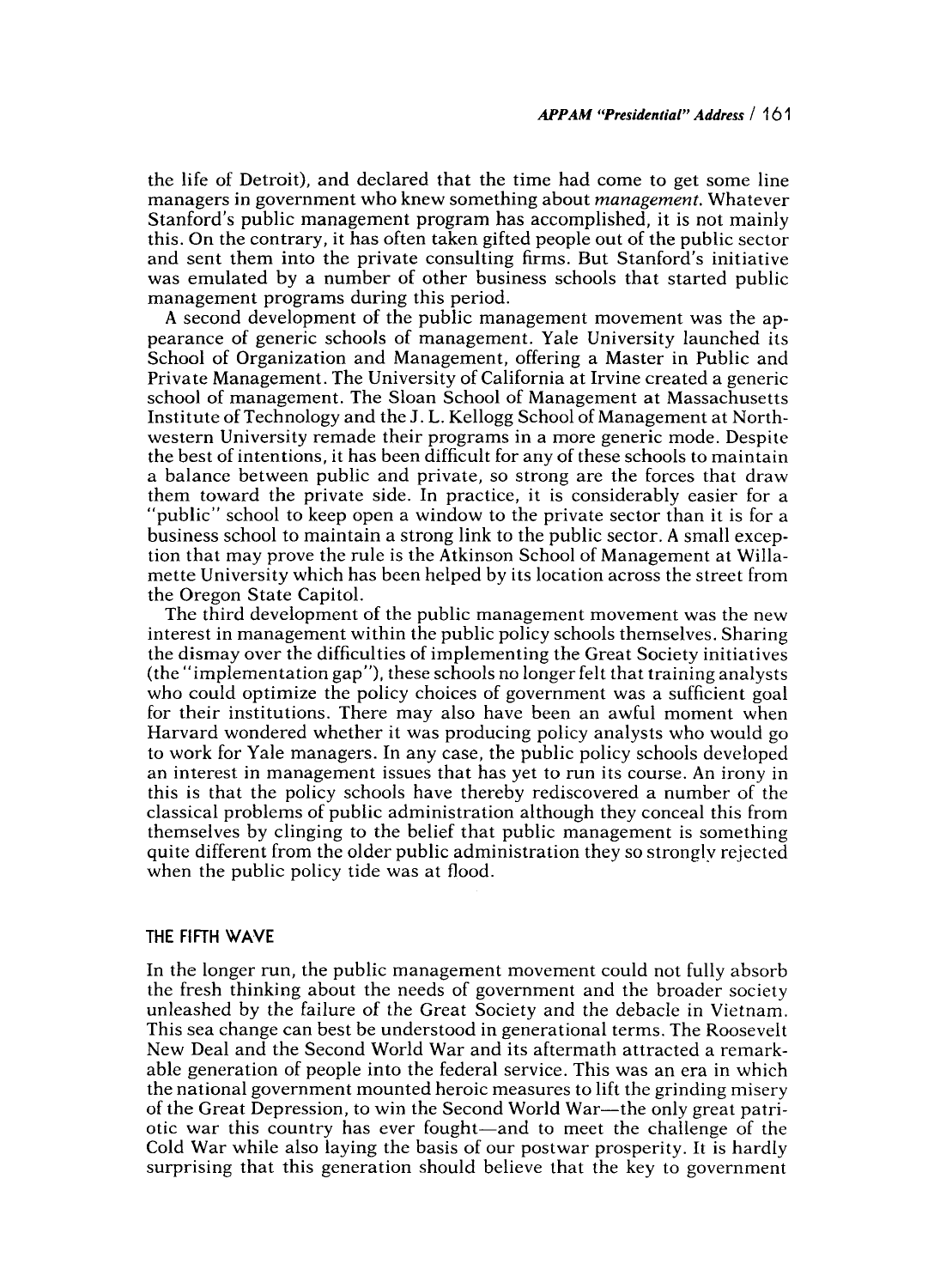performance was the quality of the people the federal service could attract and hold. Indeed, it was widely thought in the early postwar years that this country would at last fall into line with all of its peer democracies and create an in-at-the-bottom, up-by-merit, lifetime career service, at least at the federal level, with a prestige commensurate with the achievements of government. They easily accepted the further belief that the example of a federal career service would induce similar changes in the practice of our states and major cities.

Even in such an era, a skeptic might have wondered how long a golden aura could surround government in a manner *so* unlike the American tradition. The country was, after all, born out of a denial of government authority in Revolutionary times, and this tradition was strongly reinforced in the age of Jackson. Abraham Lincoln, the most revered figure in American history, built up a lifelong storehouse of anti government humor, which served him well as he turned office-seekers away from the White House as his own patronage secretary. My guess is that if we had the evidence, the measures of trust in government that the opinion surveys reveal as having fallen *so* dramatically since the golden era of government would have stood no higher in the interwar years of Presidents Warren Harding, Calvin Coolidge, and Herbert Hoover than they do today.

The belief of the Second World War generation—that getting and holding good people for a career of public service is the key to government performance-had a last hurrah in the report of the Volcker Commission which devoted a great deal of space to the compensation of the career service and the downward drift of the boundary between political appointees and careerists. These problems are by no means unimportant. It is almost a pathology of contemporary national government that 3000 senior officials are political appointees with slender governmental experience and an expected tenure of less than two years. But these problems have a special urgency for those who begin from an ideal of career service. The ablest of people will not enter and remain in a such a service if they are poorly paid and deprived of capstone experiences at the height of their careers. By contrast, the Volcker Commission devoted little space to whether and how the public's appreciation of government might be dramatically improved by commensurate improvements in the quality of the service it renders its citizens, despite the soaring popularity in the private sector of management strategies (such as Total Quality Management) by which large firms were seeking to revive their fortunes by understanding and satisfying their customers. Whatever the Volcker Commission was about, it was not "shopping mall government."

No such classical lines have constrained the thinking of those who formed their view of government after the "best and the brightest" led us into the morass of Vietnam and the decidedly mixed results of the Great Society. Their aftermath was made more painful by the oil shocks and the worsening economics of the 1970s. At the end of the 1960s, riding the crest of our greatest unbroken economic expansion in peacetime, it was plausible to think that we could pay for the Great Society—and, for that matter, the Vietnam Warout of our growing economic margin. But the bill came due in the stagflation of the 1970s, fueling Proposition 13, the howls of protest against welfare cheats, and the phenomenon of national leaders running against the government in Washington. Suddenly, the politics of social policy took on a deeply zero-sum hue.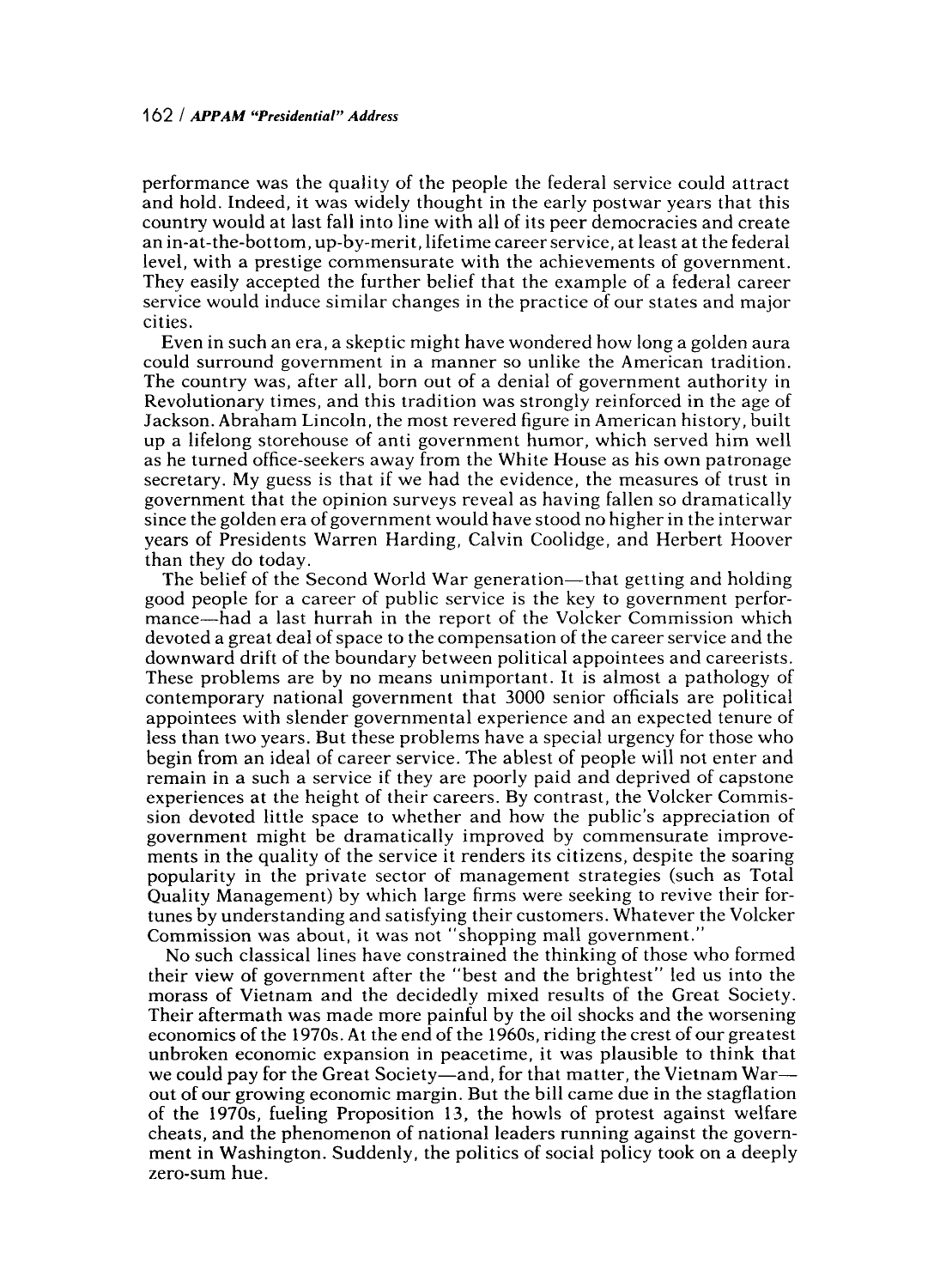The need for effective governance was so clear that it was bound to lead those seeking to end the decline to search more widely for ways of improving the public estate. Their thinking diverged from the earlier generation's in at least three respects:

Stress on Outcomes. Instead of focusing on personnel and budgetary *inputs,*  they have put their stress on outcomes and the ways government can satisfy its citizens or customers. No one can dip into the extraordinary compendium of good new ideas assembled in *Reinventing Government* without being struck by the resolve of Osborne and Gaebler [1992] to inductively ask what has achieved a real improvement in the delivery of government services, and then to ask why, emulating the earlier, enormously influential book, *1n Search of Excellence,* in which Peters and Waterman [ 19821 inductively look for lessons in America's best-run companies. An equal accent on outcomes characterizes the reinvention movement's extension to the federal government by thc National Performance Review. The departments and agencies are being challenged to invent the performance measures against which they should be judged, and the Office of Management and Budget (OMB) is combining these outcomes assessments with assessments of budgetary inputs at all levels at which OMB develops the Executive Budget, right up to the director's review.

Beyond the Federal Government. The interest of the Second World War generation was understandably centered on the federal government. No such mindset constrains the current generation, and it is striking how much the reinventing government movement drew its inspiration from the state and local level, as a cursory inspection of the Osborne-Gaebler book will again show. Even the traditional ways of thinking about levels of government are being transformed. Neal Pierce, one of the apostles of the movement, declares that the old paradigm of federal-state-local is being displaced by a new paradigm of global-regional-neighborhood. This has not excluded the federal government from the attention of the reformers, as the National Performance Review again indicates. But templates showing how government performance can be improved are being sought in a variety of arenas.

Transcending Government. Whereas the Second World War generation came *to* think that the public interest was distinctively the responsibility of government, the newer generation does not equate public with government and takes a much livelier interest in the role of the independent and private sectors and of public-private partnerships in achieving public purposes. Implicit in this new outlook is the belief that the root distinction between public and private is not the difference between government and the private sector but the difference between the pursuit of public interest and of private gain. A number of people in the independent sector and private business were felt to be making profound contributions to the public interest, to collective needs, and to the health of the public estate, however difficult these are to define. Equally, a number of people in government were felt to be pursuing particular interests or private gain. Indeed, the collapse of public esteem for government was thought to be partly the result of the public's belief that many of the service arms of government have been run for the convenience of those who staff them. It is in the best American tradition to regard public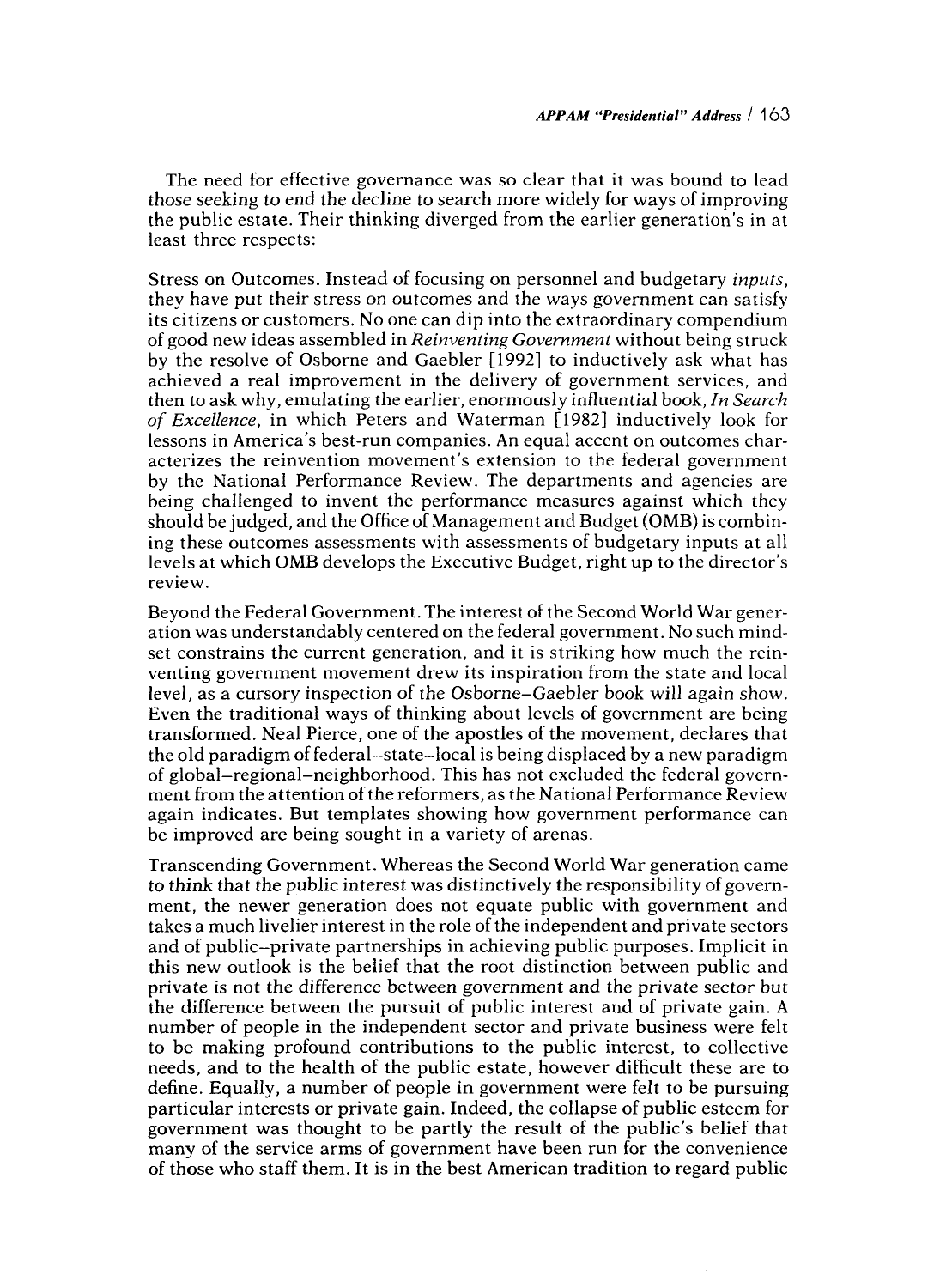as a pregovernmental concept; there is a neo-Jeffersonian quality to this aspect of the change of outlook that is underway.

A metaphor for the eclipse of the older view is the partnership that has built the downtown shopping malls-Horton Plaza in San Diego, Plaza Pasadena, Pike Street Market in Seattle, Town Square in St. Paul, Quincy Market in Boston, Battery Park City in New York, and Harborplace in Baltimore. Each of these projects has been built by a collaboration of creative city or state officials and public-spirited developers that is quite different from the earlier relationship under which government cleared the land and designated the purposes for which it could be used and then awarded private developers the right to pursue these uses by an arm's length process of competitive bids. The older way admirably conformed to the strictures of public law and the criterion of equity between potential users. But it missed many creative opportunities, and all too often produced no bids at all.

These partnerships have required a profound sense of public interest on the part of the developers as well as the public officials. The partnership that built the Inner Harbor in Baltimore needed an understanding on both sides that public interest was involved. Rowse, the developer, and his people needed to understand that Mayor William Donald Schaefer had a political market to clear and that the project would founder if it lost the support of the citizens of Baltimore, just as Schaefer and his people needed to understand the present value calculations that were driving Rowse's investment decisions.

## **RETHINKING OUR MISSION AND CURRICULUM**

All of this should lead us *to* rethink the mission and curriculum of our schools. To begin with, it is high time that we set aside the lingering sense of mission matched to an earlier day's beliefs about the needs of government or the broader society-that we are preparing our graduates for lifetimes of career service in the executive agencies of government. Almost to the present day, this has been the dominant view of our graduate professional training.

**I** suspect that our students have, for quite a while, held a far more varied and mobile conception of the careers that lie beyond our doors. Although it is far from comprehensive, the evidence reported on recent graduates of schools of public administration, public affairs, public policy, and public management, as well as those of schools of international affairs, indicates that a only a minority actually pursue anything resembling a lifetimc career in the executive agencies of government. This is almost *necessarily* true, in view of the neo-Jacksonian realities that long since overwhelmed the postwar ideal of an in-at-the-bottom, up-by-merit, lifetime career service. What we need to do is to make our neo-Jacksonian system work for the public interest.

**My** own school, The Woodrow Wilson School at Princeton University, has accepted this challenge. Today we define our educational mission as one of attracting students who have a profound commitment to the public interest; of reinforcing this commitment during their years at Princeton, as we also equip them with additional skills and knowledge; and then of sending them on to careers in which they pursue the public interest in widely diversified and changing career settings. Some do indeed pursue the public interest as career civil servants. But some pursue the public interest as elective or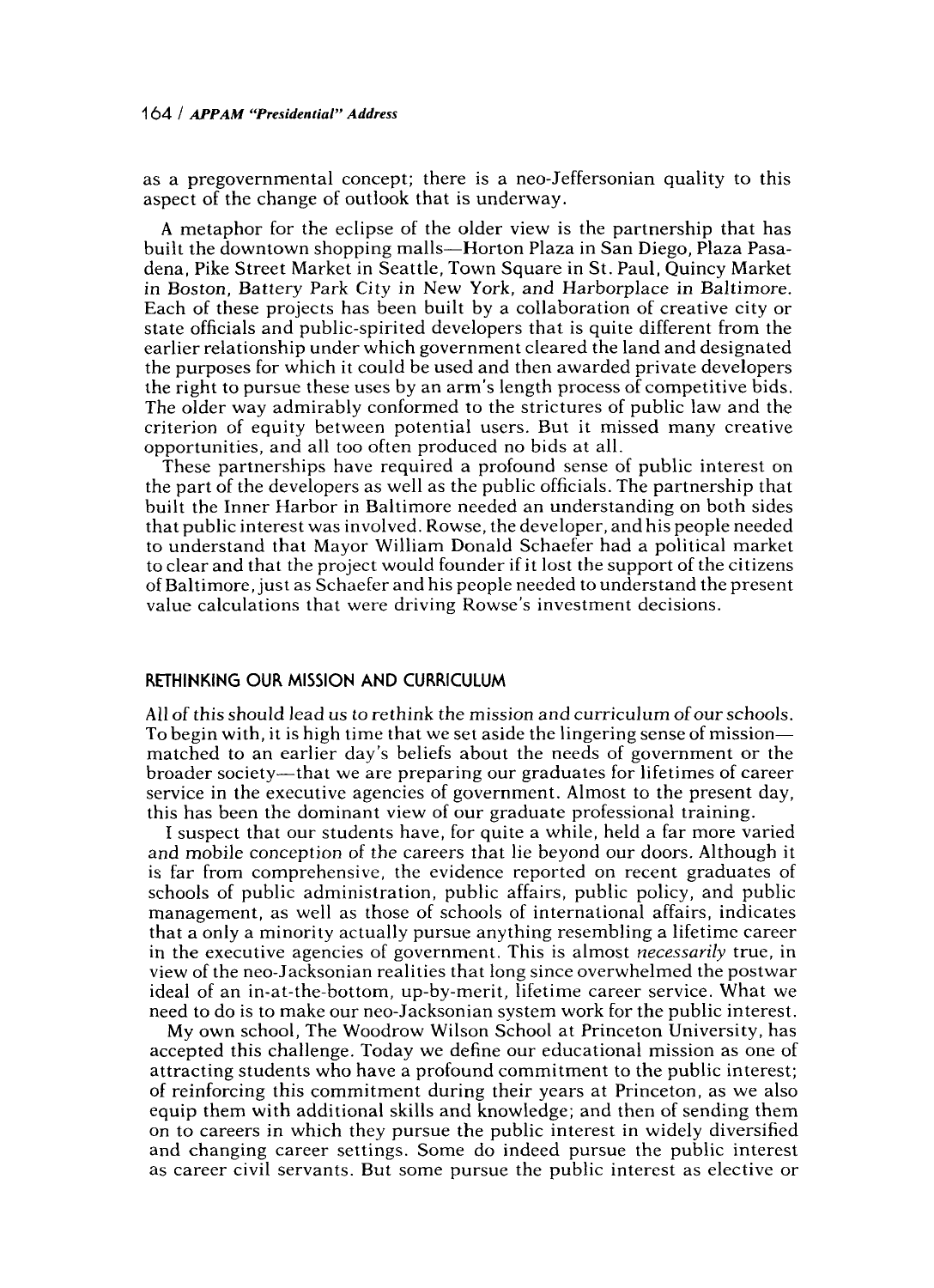appointive government officials, as leaders in the independent sector, or as entrepreneurs and managers in the private sector. A number move across the thresholds between the public, independent, and private sectors, some more than once. We clearly are producing graduates who may sit on either side of the table in the negotiations that built the downtown shopping malls and might sit on different sides of the table at different stages of their careers, although with a due sense of avoiding a revolving door. A number move across the thresholds between the several levels of public service-international, national, regional, local—some again more than once. There is by no means a net drift *away* from government. About one half take a first job in the public sector. Only a slightly lower fraction work in government later in their careers. But this apparent stability conceals an impressive mobility in each direction.

To illustrate this pattern, let me sketch the careers of three of our graduates, one of whom went through our School in the 1960s, one at the end of the 1970s, and one in the early 1980s. As their careers intertwined, all three held commissionerships in the city of New York during Edward Koch's tenure as mayor:

- *0 Jack Krauskopf's* career has been highly mobile and has included several stints in academic life as well as in government. After graduating from the School, he went to work as an intern in the mayor's office in New York City, and became special assistant to the administrator of the Human Resources Administration when this superagency was created during the Lindsay years. He then interspersed posts at Rutgers University and Princeton with government jobs in Cleveland, Newark, Wisconsin, and again New York City, where he spent five and one-half years as deputy administrator and then administrator of the Human Resources Administration. When he left the commissioner's office he became vice president at the New School for Social Research and is now dean of the Graduate School of Management and Urban Policy there.
- *0 Tony Showis's* career, although not as long, has been very mobile within the New York region and has included periods in the private consulting firms. After graduating from the School, he did some consulting and went to work for New York City's Department of General Services. He shifted to the Office of Management and Budget, where he was ultimately deputy director, before becoming Mayor Koch's commissioner of finance. Along the way he oversaw operations at three Democratic National Conventions. At the end of the Koch years, he joined the consulting firm of Hamilton, Rabinovitz & Altschuler, with clients drawn from a wide variety of federal, state, and local government agencies as well as independent sector organizations. He then spent four years as first deputy executive director of the Port Authority of New York and New Jersey, where he led the heroic work of reopening the World Trade Center after the bomb attack. He is now chief operating officer of Health First, a nonprofit health maintenance organization [HMO] that is binding together the 17 voluntary hospitals of New York City to better equip them to deal with the management of risk in a new era of managed health care.
- *0 Mike Huerta's* career began with six years at Coopers & Lybrand Management Consulting Services, and he has applied the resulting financial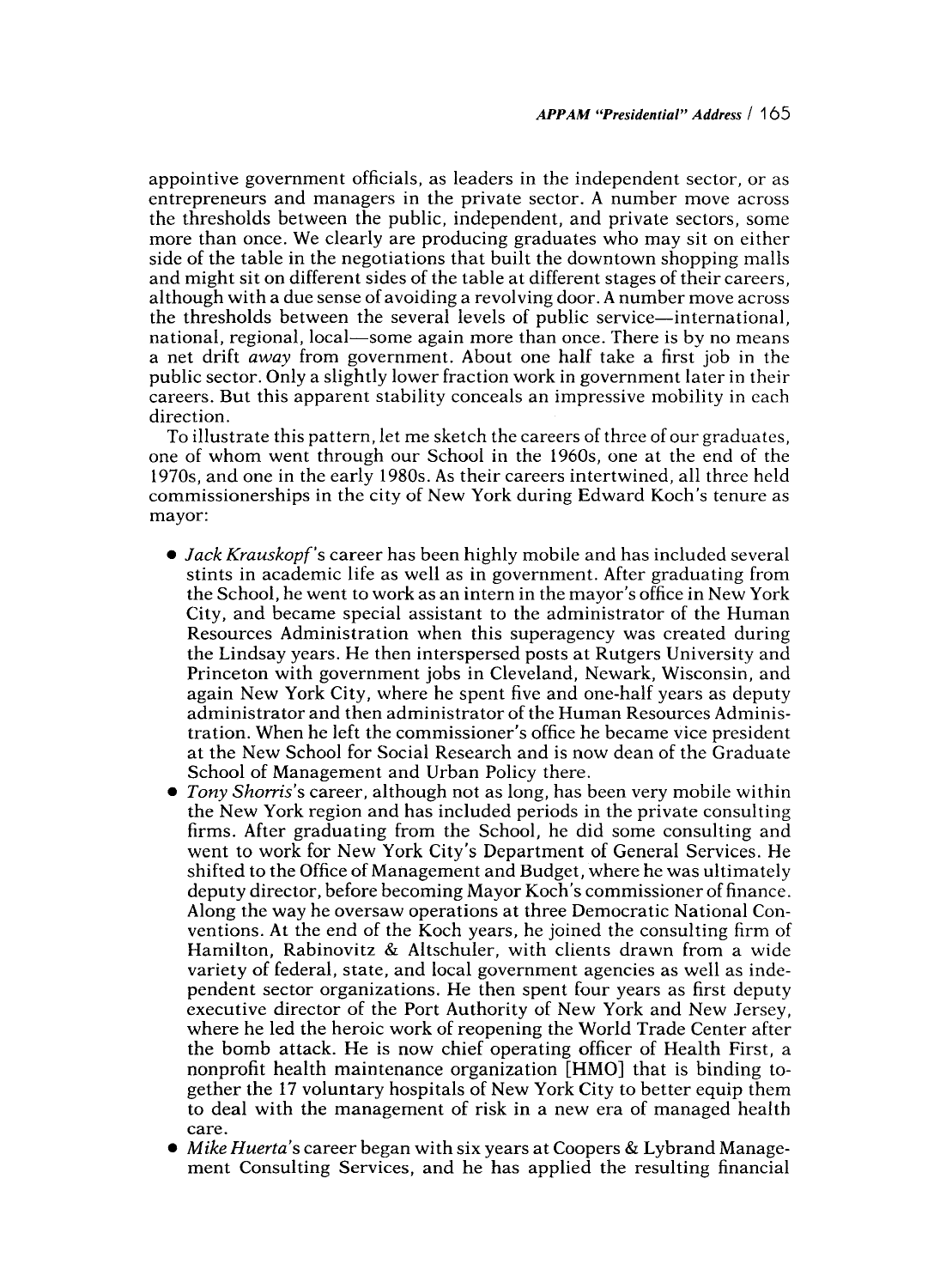skills to a number of government problems. After graduating from the School, he joined Coopers & Lybrand's Washington D.C., office and from this base worked on government and corporate projects in the Caribbean and elsewhere. He was then recruited by Mayor Koch as commissioner of the New York City Department of Ports, International Trade and Commerce, where he was credited with transforming a South Brooklyn container terminal into Cocoa Port, generating new business for New York by aggressively competing with other regional ports. He left New York to become executive director for the Port of San Francisco and is now in the Clinton administration as associate deputy secretary of the Department of Transportation and director of the Office of Intermodalism.

## **CURRICULAR AND RESEARCH IMPLICATIONS**

All of this also has profound implications for the curriculum of the schools of public affairs. As our graduates pursue the public interest in increasingly varied and changing career settings, they are well served by the curricular legacy of prior waves of innovation, especially the introduction of microeconomics, statistics, and other analytic disciplines during the public affairs and public policy movements, a development that was not countered by the public management movement, because these subjects had long since established themselves in the management curriculum. Still, we need to rethink what we teach in the light of career realities.

Let me illustrate this point in terms of the suggestive metaphor of the partnerships that built the downtown shopping malls. For our graduates to function effectively on either side of the table, they will need at least five general and transferrable skills that our schools can help them develop:

- Financial Analysis. They will need to be able to calculate the present value of future costs and income streams that underlie the decisions of the private developers and to understand the other financial aspects of this public-private deal, partly to avoid giving away more than is needed if they sit on the public side of the table.
- *0* Negotiation. They will need to be able to bargain skillfully for both separate and mutual advantage; indeed, part of the reason for entering into these longer term relationships is the greater insight this gives the two sides into how they can create the shared gains that bargaining so often leaves on the table.
- *0* Political Analysis. They will need to know how to unpack a complex political situation and its institutional context by identifying the principal players; by understanding their interests, incentives, and information; and by knowing how the purposive actions of a political entrepreneur can change these *to* move the parties toward worthwhile goals.
- *0* Legal Analysis. They will need to understand how the actions of the parties are constrained by the legal context in which they operate; indeed, because public purpose is involved, they will need to understand how the project is an implementation of public law and not simply a private bargain enforceable in the courts.
- Ethical Analysis. They will need to match their commitment to public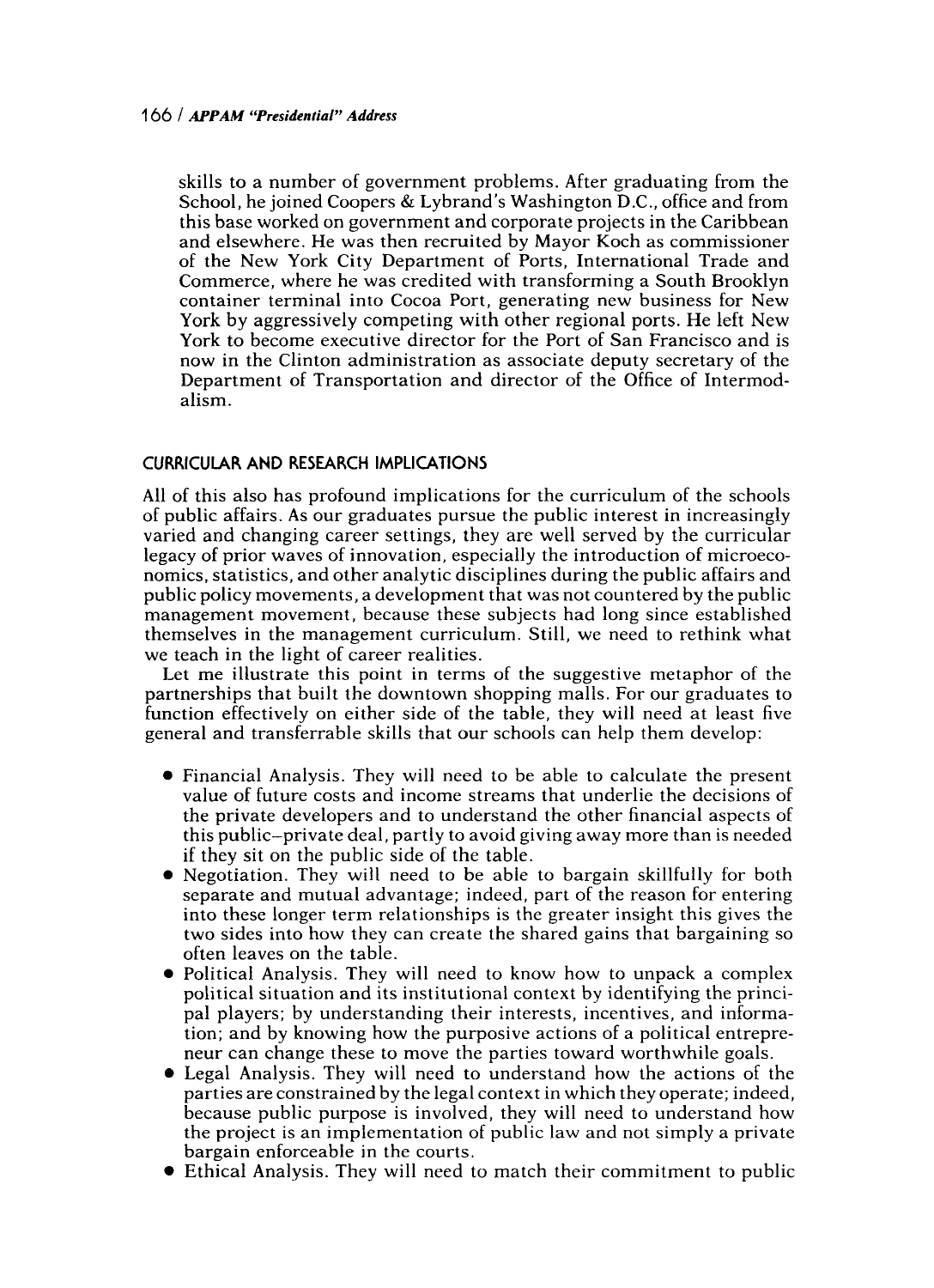purpose with the ability to think clearly about the ethical dilemmas that can easily arise in a close, long-term relationship in which enormous resources are at stake.

This illustrative, "fifth-wave" list is by no means exhaustive. In many respects it is not new; I have no doubt that William E. Mosher, the great dean of the Maxwell School during the interwar years, might feel that my skills overlapped those the Maxwell curriculum sought to impart in the heyday of the public administration movement, when Mosher's school embodied the POSDCORB vision of professional administration. But the list is in fact *very* different. Viewed against the changing environment of public service I have sketched, it gives a useful glimpse of the challenges we face in adapting the educational experiences of our students to the varied and highly mobile careers in which they will pursue the public interest in the year 2001 and beyond.

Certainly this list helps to make clear the importance of *vaIues* in the mission and curriculum of our schools. Their commitment to public interest may bring us our students and create an institutional culture that is strikingly different from a business school's or a law school's culture. We can reinforce this commitment, though, by giving our students a better grasp of the importance of public law and a greater capacity to think clearly about issues that have ethical dimensions. In my own view, to say that the effort to reinvent the federal government through the National Performance Review violates the implementation of public law as defined by Congress-as Ronald Moe  $[1994]$  has in a recent critique—is to throw out the baby with the bathwater. But it is exceedingly important for our students to develop an understanding of our tradition of public law and the system of moral reasoning that has been developing in the Western tradition for more than 2000 years. If we needed further evidence on this dual point, the legal lapses of President Reagan's national security staff and the ethical lapses of his Housing and Urban Development staff show how unlikely it is that those who did not long ago understand Grover Cleveland's dictum that "a public office is a public trust" will grasp its meaning as they walk in the door.

Our accent on serving the public interest is more important because we are swimming against a tide. **As** the revolutions of 1989 demolished the peculiar vision of collective interest embodied in the command economies and one-party regimes of Eastern Europe and the Soviet Union, some were quick to conclude that the economic salvation of the human spirit must lie in the pursuit of private gain through market institutions and that the political salvation of the human spirit must lie in the pursuit of particular or private interest through the institutions of pluralist democracy.

Both conclusions are deeply misguided. Certainly it is important to give full scope to the energies unleashed by the search for private gain in the market (with its invisible hand) and by the search for particular advantage in democratic institutions. But neither the institutions of the market nor of pluralist democracy will work unless they are sustained by people who are genuinely committed to a *general* or *public* interest and are prepared to devote their lives to it.

These curricular challenges are closely aligned with-and will provoke a welcome interest in—the opportunities for research that face our schools. Indeed, each item on my fifth-wave list has the potential to be a growth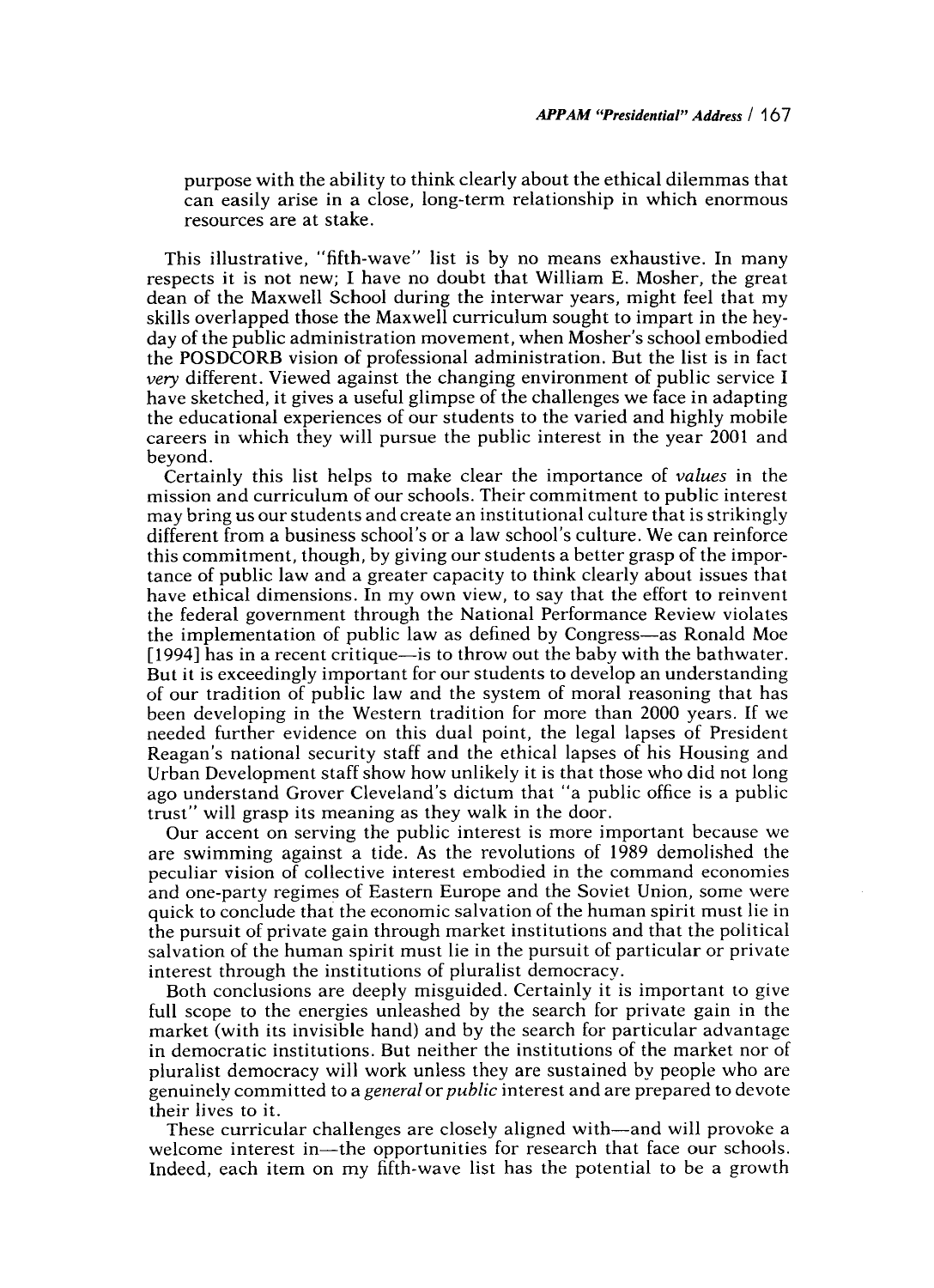industry in research terms. It is also true that research can sharpen our sense of curricular need, as the conspicuous differences in outcomes between sites that were revealed by the early social experiments highlighted the importance of administrative capacity and helped awaken the interest in management in the policy schools.

Let me detail these dual points in terms of the second item on my list, the importance of negotiating skills. Several researchers who have creatively thought about bargaining for mutual gain have been led to think broadly about the public management problem of how political entrepreneurs can achieve their goals in the "virtual" organizations where responsibility for program outcomes far outstrips hierarchical authority. In this situation, a great deal will turn on the political entrepreneurs' ability to negotiate a network of agreements with those whose cooperation is needed to achieve the goals of the virtual organization, an insight with high relevance to a world of government downsizing and outsourcing. As it is developed in the work of David Lax and James Sebenius [1986], this insight has clear links to Richard Elmore's [ 19801 work on backward mapping and to the work of the partisans of the "new economics of organizations" who have explored the role of contracts in binding agents to principals. It also has links with the work of Richard Neustadt [ 19601 on *Presidential Power* and the work on bureaucratic politics by Allison [1971] and others who have been inspired by Neustadt, since the skills of the negotiator are so involved in political effectiveness. In the highly transactional world of presidential leadership, where presidents will typically be held accountable for outcomes far beyond their power to command, these skills are essential; to Neustadt's central insight that "Executive power is the power to persuade," which Larry Lynn has called a "defining aphorism for public management," we often might add" . . . by cutting a mutually beneficial deal."

Let me offer another example of how research is likely both to sharpen and to be inspired by our sense of the new mission of our schools. **As** our graduates move between widely varied job settings in the course of their mobile careers they will often encounter differences in organization culturethe beliefs, values, and reciprocal expectations that can exercise such a powerful normative influence on those who make up organizations. Our students will need to understand the nature of such cultures, how these cultures can promote or block program goals, how they are maintained, and how creative leadership can form or change them. So will we.

The search for better research answers will lead us over a broad terrain of organization theory and management science. Part of this terrain belongs to the "human relations" approach of Likert and others, including the *X, Y,* and Z theories of organization; part of it belongs to the new institutionalism of March and others [see March and Olsen, 19841; and part belongs to the emerging work of Putnam and others on social capital [see Putnam, 19931. The search will certainly lead us over the ground of the reinventing government movement, since a change in organization culture is essential to its success. **<sup>A</sup>**sense of institutional mission will further guide the search in a key respect: We will seek a better understanding of organization culture not as an end in itself but as a means of empowering organizations to achieve worthwhile goals. The perspective is not that of an external observer who forms a detached or *Copernican* understanding of organizations; it is rather the *ptolemaic* perspective of the future actor in situations, a political entrepreneur or leader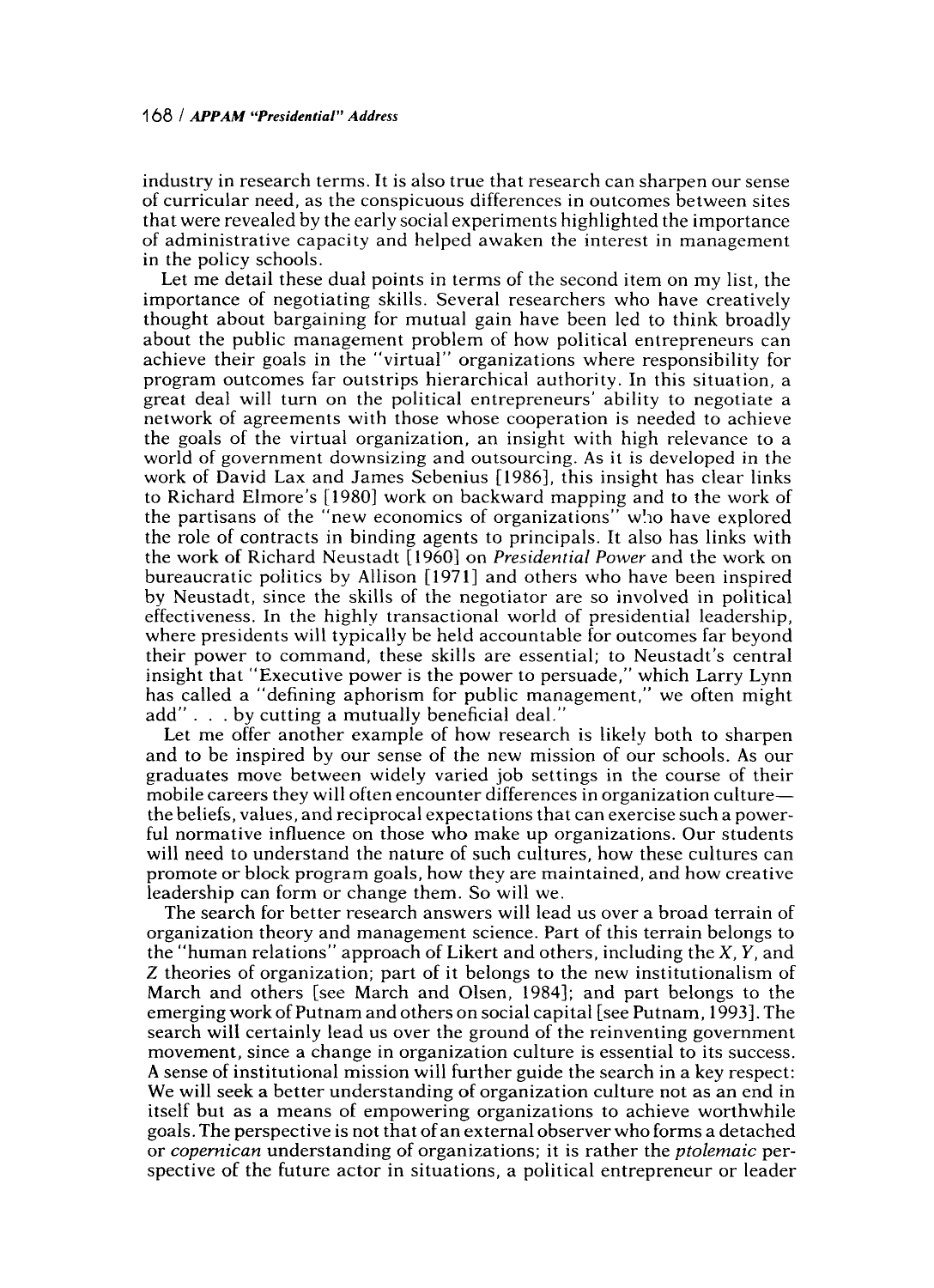who needs to understand organization culture in order to achieve policy and program goals.

To be sure, our schools are not only educational ventures. We are also centers of inquiry that ought to have diversified portfolios of basic but useinspired research. I am not suggesting that every study we undertake should be shaped by our educational mission. The longest continuing research program in the Woodrow Wilson School is our Office of Population Research, launched in the interwar years by a group of analytical demographers who believed that population policy could be firmly based only if the basic processes of fertility and mortality were understood at a far more fundamental level. When their early, highly abstract models of population replacement were applied to the developing countries after the war, the world was given its first glimpse (fewer decades ago than we now recall) of the stupendous force of the population explosion that lay in prospect—an explosion that has had massive implications for policy. It would be wrong to say that this research bears no relationship to our educational mission. There is a flourishing link at the doctoral level, and a number of our masters students earn a certificate in population policy. But the work of this Office and a great deal of research elsewhere in the School is a testament to our sense that we have a responsibility to mount a broad spectrum of rigorous yet problem centered studies.

All the same, the joint product of research and education is a glory of the modern university, and part of the research mounted by schools of public service *ought* to shape and be inspired by an emerging sense of educational mission. What **I** have said may be enough to suggest how deeply our research as well as our curricula can be renewed by the fresh wave of innovation that is passing over our schools—a wave that is keyed to the vision of a society that needs a flow of gifted and highly skilled individuals who are dedicated to the public or general interest and are prepared to pursue it in remarkably diversified career settings during the course of their lifetimes.

*DONALD E. STOKES, APPAM President, 1984-1985, is University Professor of Politics and Public Affairs, Princeton University.* 

#### **REFERENCES**

- Allison, Graham T. (1971), *Essence of Decision: Explaining the Cuban Missile Crisis*  (Boston: Little, Brown).
- Elmore, Richard F. (1979-1980), "Background Mapping: Implementation Research and Policy Decisions," *Political Science Quarterly* 94, pp. 601-616.
- Lax, David **A.** and James **K.** Sebenius (1986), *The Manager as Negotiator: Bargaining for Cooperation and Competitive Gain* (New York: The Free Press).
- Lynn, Laurence E. (1994), "Public Management Research: The Triumph of Art over Science," *Journal of Policy and Management* 13(2), pp. 231-259.
- March, James G. and Johan P. Olsen (1984), "The New Institutioanlism: Organizational Factors in Political Life," *American Political Science Review* 7, pp. 734-749.
- Moe, Ronald (1994), "The 'Reinventing' Government Exercise: misinterpreting the problem, misjudging the consequences," *Public Administration Review* 54, 11 1-121.

Neustadt, Richard (1960), *Presidential Power* (New York: Wiley).